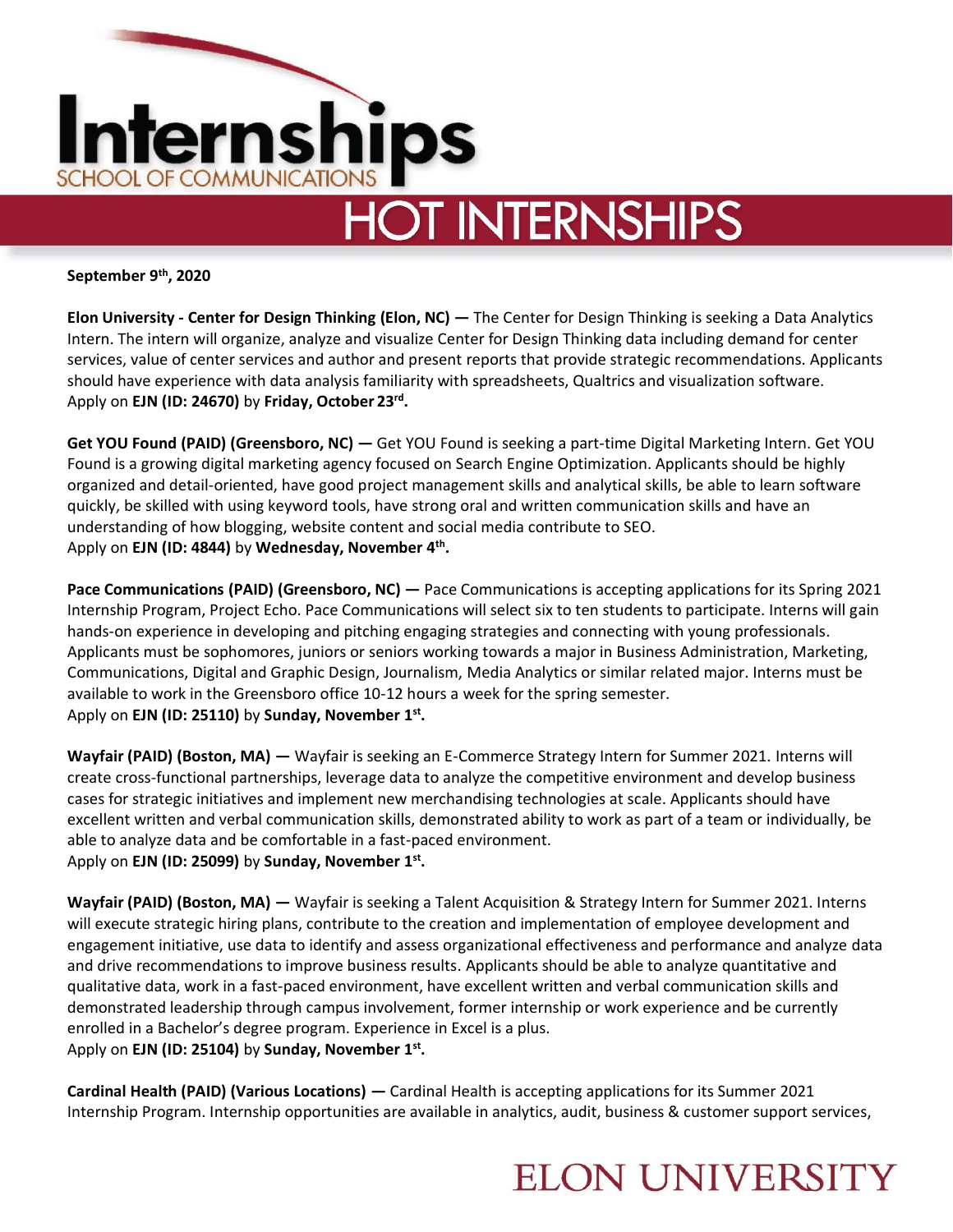

## **HOT INTERNSHIPS**

logistics, marketing and more. Interns will work with Cardinal Health professionals, business partners, customers and vendors on impactful projects. Interns will be able to learn from key business leaders through the "Executive Speakers Series" and the opportunity to network with other professionals. Applicants should have analytical skills and great attention to detail, be results oriented, be able to work independently and be able to adapt to shifting requirements.

Apply on **EJN (ID: 25029)** by **Tuesday, December 1st .**

**2U (PAID) (New York, NY or Remote) —** 2U is seeking a Marketing, Brand and Communications Intern for Fall 2020. The internship will run from October 5 through December 11. Interns will be responsible for communicating with third-party vendors, analyzing metrics that help correlate brand and communications programs to employee productivity, engagement and organization performance, reviewing story ideas from editors and writers, assist with the development and execution of campaigns designed to inspire consumers, write copy for compelling infographics, track and report key performance indicators to measure effectiveness of social media and content strategies and proofread copy that will be released to the public. Applicants should have excellent verbal and written communication skills, be detailed-oriented and have the ability to multitask. Apply **[Here](https://boards.greenhouse.io/2u/jobs/4827615002)**

**High Lantern Group (PAID) (Remote) —** High Lantern Group is seeking a Strategy and Communications Intern for Fall 2020. High Lantern Group is one of the preeminent consulting firms in strategic position and corporate reputation. Interns will be responsible for conducting research on private-sector and policy issues within the healthcare system, supporting clients and developing content such as newsletters, social media messaging and press releases. Applicants should be motivated self-starters, have excellent writing, research and communication skills, have strong attention to detail and time management skills and the ability to work independently and as part of a team. Apply on **[Here](https://www.startwire.com/jobs/remote-or/intern-strategy-communication-1921449561?campaign=127&source=LI)**

**People Store Talent (Remote) —** People Store Talent Agency is seeking a remote Social Media Savvy Intern. Interns will be responsible for creating and scheduling content, collaborating on graphic/media design with the social media team, writing newsletters and emails, interacting and engaging with audiences to grow the company's online presence, contributing fresh ideas to add to the social media content calendar and reviewing analytics and providing feedback. Applicants should have in-depth working knowledge of the social landscape, be familiar with social media platforms and the latet trends, be comfortable creating content for social media platforms, have a web, graphic design and/or social media background and have the ability to work both independently and with a team. Apply **[Here](https://www.linkedin.com/jobs/search/?currentJobId=1989734411&keywords=communications%20internship)**

**RTI International (PAID) (Durham, NC) —** RTI International is seeking a Marketing Communications Intern within the Vice President's Office of the Social, Statistical and Environmental Sciences (SSES) business unit. Interns will be responsible for assisting marketing communications colleagues in producing and executing marketing communications campaigns, supporting the implementation of campaign tracking, supporting integrated marketing efforts, writing content for emails, blog posts, project stories, announcements, text and display ads and other platforms, writing social media content, producing the internal weekly executive newsletter and monitoring and sharing relevant news articles with the team. Applicants should be detail-oriented with the ability to multitask, have excellent verbal and written communication skills, be resourceful and be currently enrolled as a student in communications, marketing, business or social sciences. Experience with Canva, Pardot, Google Analytics and Google AdWords is preferred.

## Apply **[Here](https://rtiint.referrals.selectminds.com/domestic/jobs/marketing-communications-internship-4357?src=JB-10203)**

## **ELON UNIVERSITY**